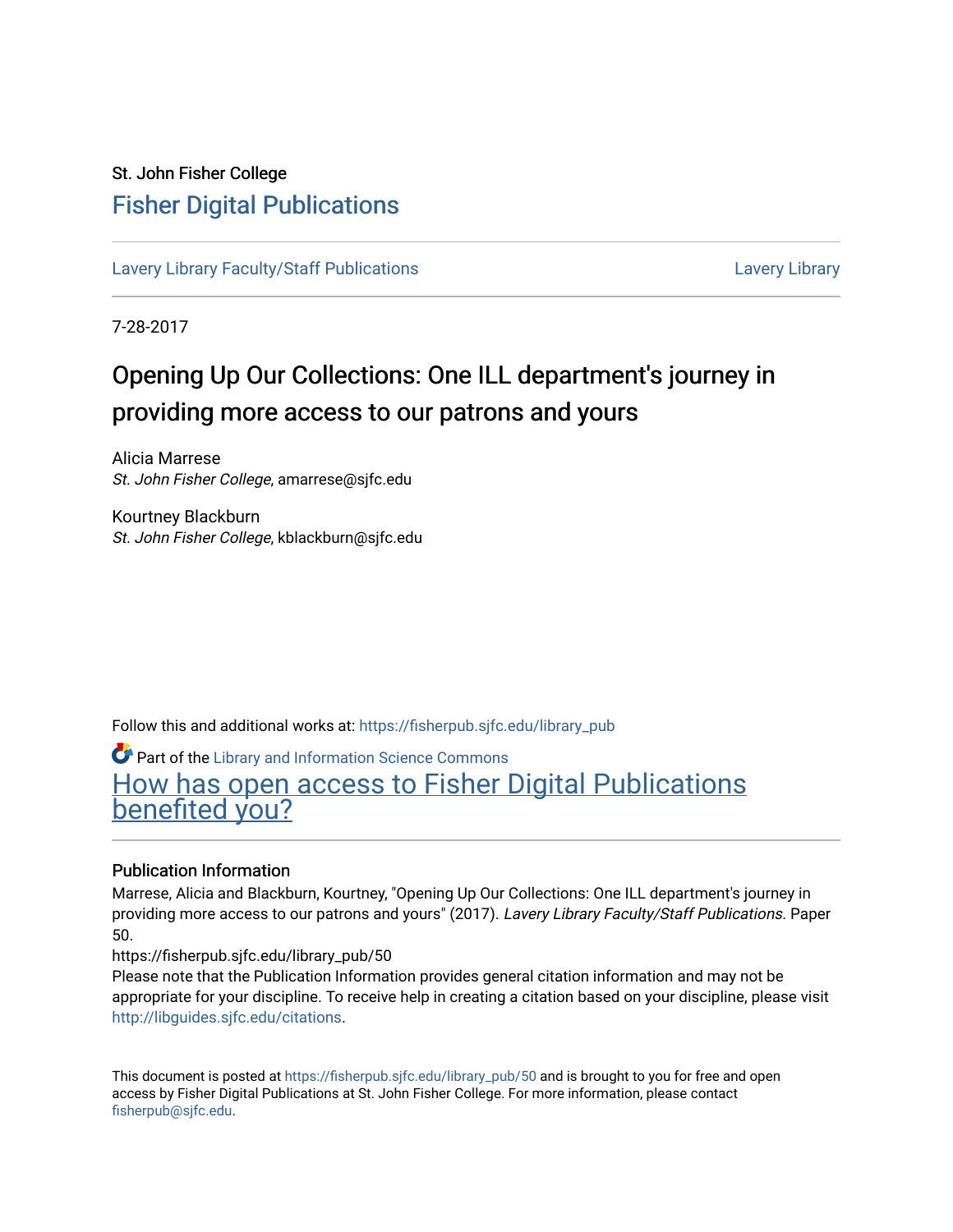#### Opening Up Our Collections: One ILL department's journey in providing more access to our patrons and yours

#### Abstract

Lavery Library at St. John Fisher College previously had policies that did not allow us to lend textbooks or DVDs to other libraries and prohibited our patrons from borrowing textbooks. However, an increased desire to stop saying "no" to ILL requests led us to revisit those policies. We looked at our reasons for not lending or borrowing these items and wondered: did these policies actually help our patrons and adhere to ILL best practices?

We decided that our policies were not in our patrons' best interests; nor were they in the best interests of the ILL community. In the past year, we have worked to slowly find ways to lend and borrow more items like textbooks and DVDs through ILL. Starting with leisure DVDs in 2016, we set up guidelines to help us lend while also ensuring that our patrons still had access. Next, we began lending textbooks and academic DVDs on a case-by-case basis as we worked out a policy for lending these more expensive items. Finally, coordinating with our Circulation and Acquisitions departments, we set up a policy for borrowing textbooks, which gives our patrons access to more materials.

Since we stopped saying "no," our processes have increased communication between our ILL, Circulation, and Acquisitions departments, and have provided a way for us to connect patrons with more of the resources that they need. Additionally, we have become better lenders, as we are able to lend more of our collection to others. When more libraries also begin to stop saying "no," we can truly provide a better collection for all of our patrons.

Keywords

fsc2017

**Disciplines** Library and Information Science

#### **Comments**

Presented at the IDS Project Conference in Utica, New York on July 28, 2017.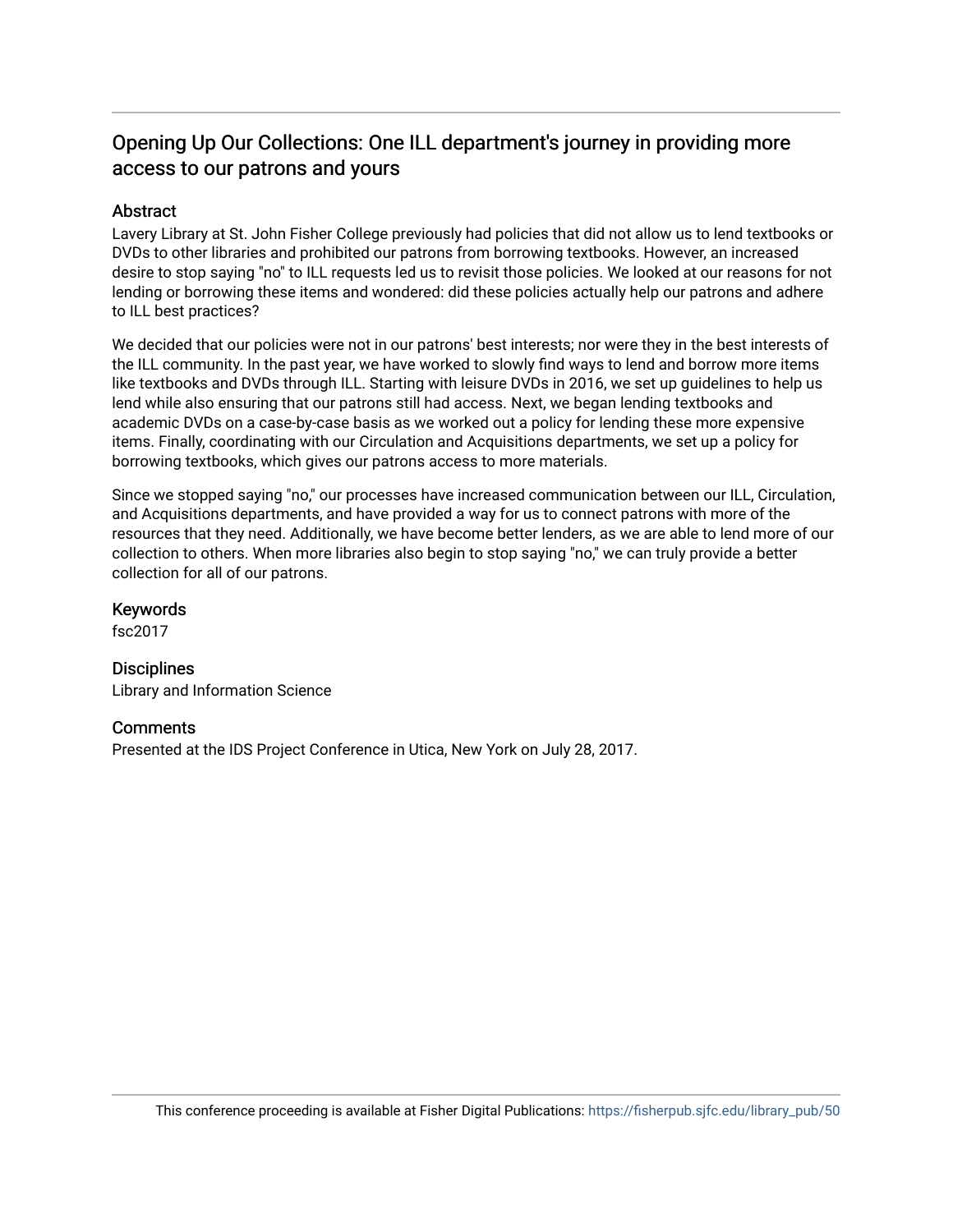## **Opening Up Our Collections**

One ILL department's journey in providing more access to our patrons and yours

Alicia Marrese and Kourtney Blackburn St. John Fisher College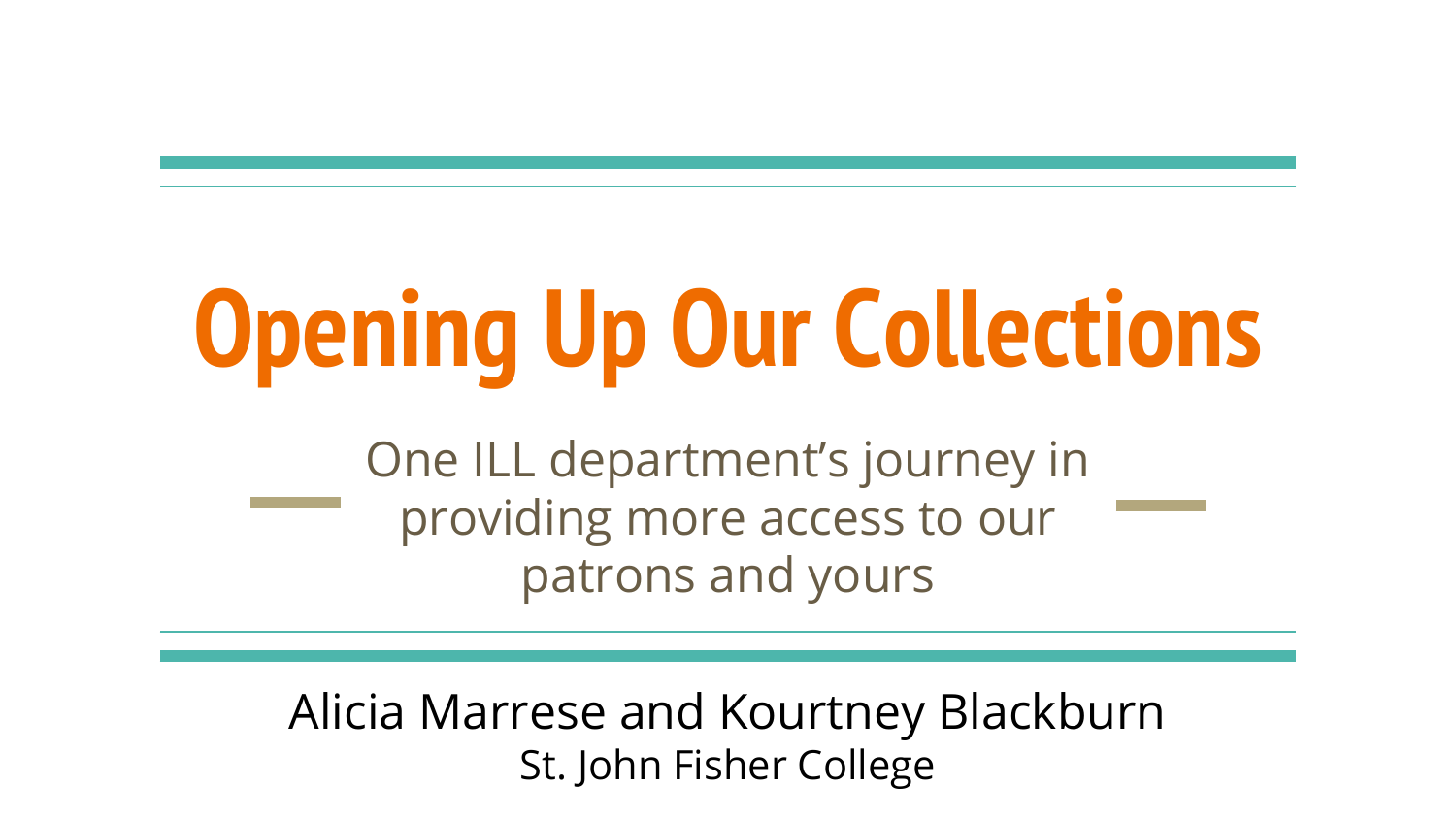#### **Previous ILL Policies**

- Lending Restrictions
	- Audio/Visual items
	- Required textbooks
	- Anything that looks like a textbook
	- Anything with electronic code or disc
	- Anything on reserve
- Borrowing Restrictions
	- No requesting textbooks
		- Included anything on textbook list from bookstore
		- Requests cancelled if item appeared on list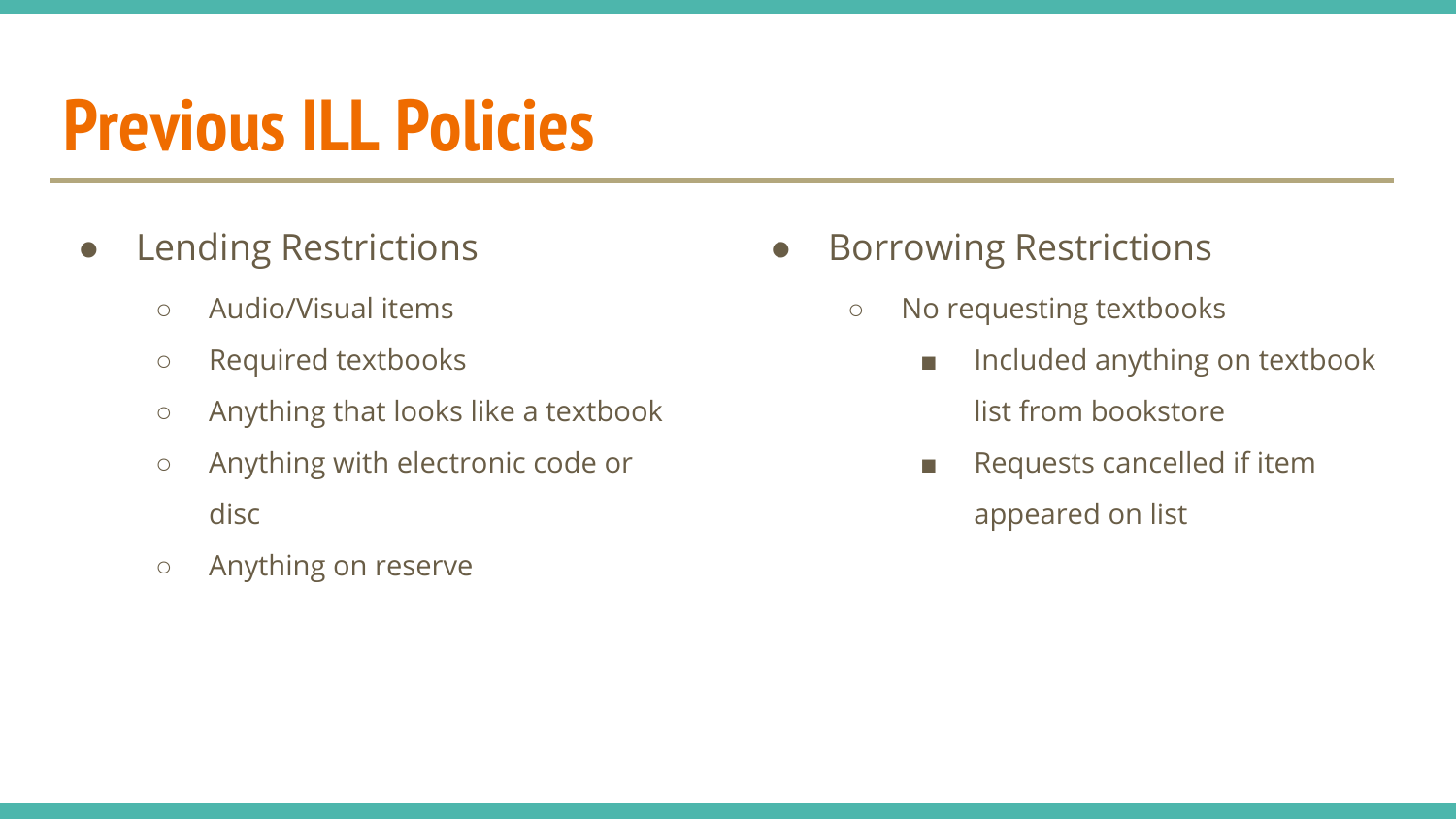### **Lending Cancellations**

Fiscal Year 15-16

**Lending Cancellations 15-16** 

- 4090 loan requests
- 2152 cancelled
- 893 Non-circulating
	- Leisure DVDs
	- Upper Level
		- Textbooks or DVDs
	- Curriculum Center
	- Reserve/Reference

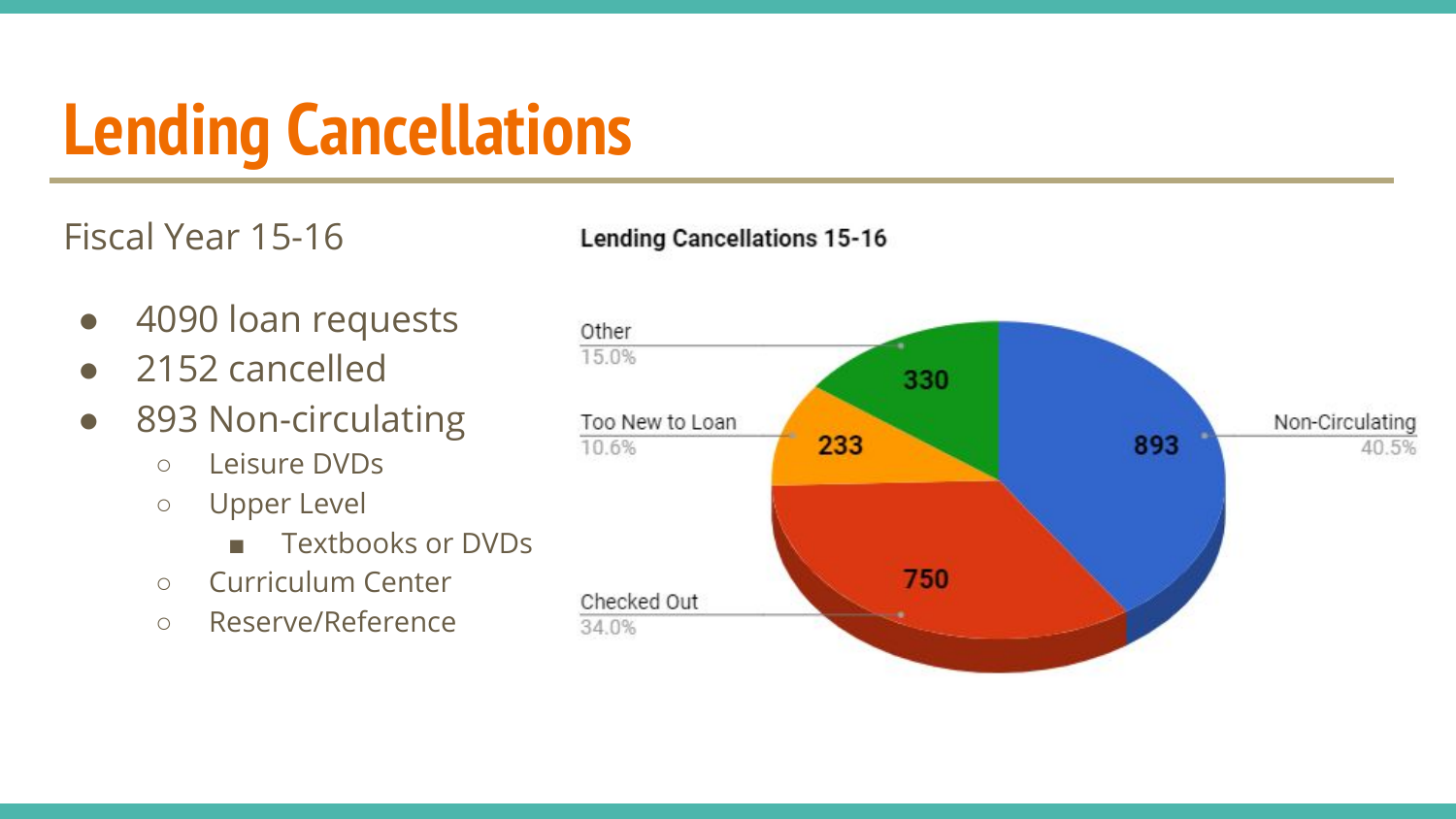### **Problematic DVD Lending Policy**

- Deflecting visual materials in OCLC never saw requests
- Borrowing, but not lending
	- Not a best practice
	- Some libraries only lend to those that also lend limiting our pool of libraries
- Why weren't we lending?
	- Old policy, pre the streaming services "boom"
		- Freshman have no cars, wanted to keep DVDs for their use
		- Replacement costs were tricky
	- Could be easily damaged in transit
- Needed buy-in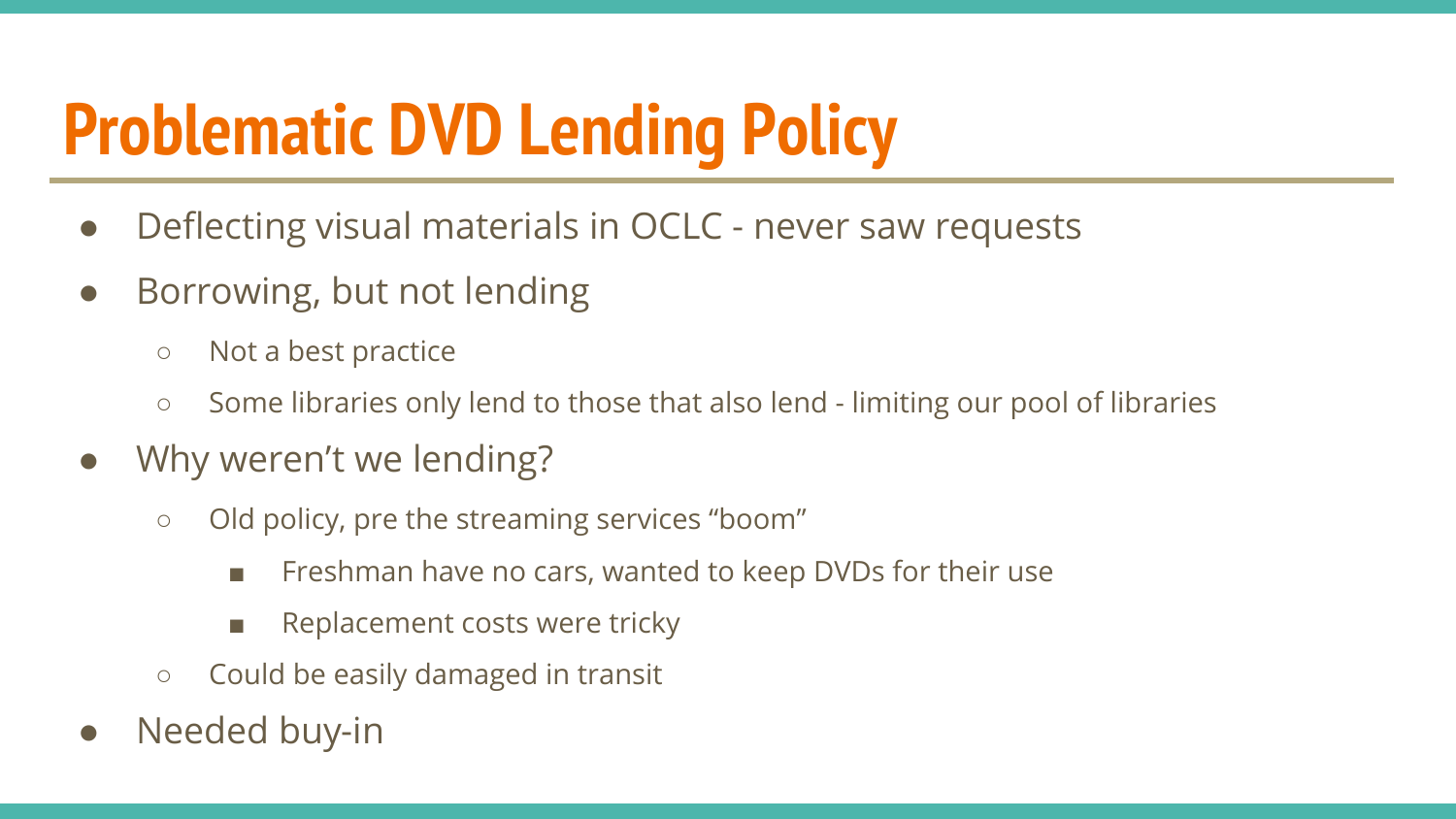### **Opening Up Our Leisure DVDs**

- Gained buy-in from staff
- Eased concerns
	- Routing rule to cancel DVDs 1 year or newer
- Prevented Damage
	- Ordered DVD boxes
- Stopped Deflecting DVDs

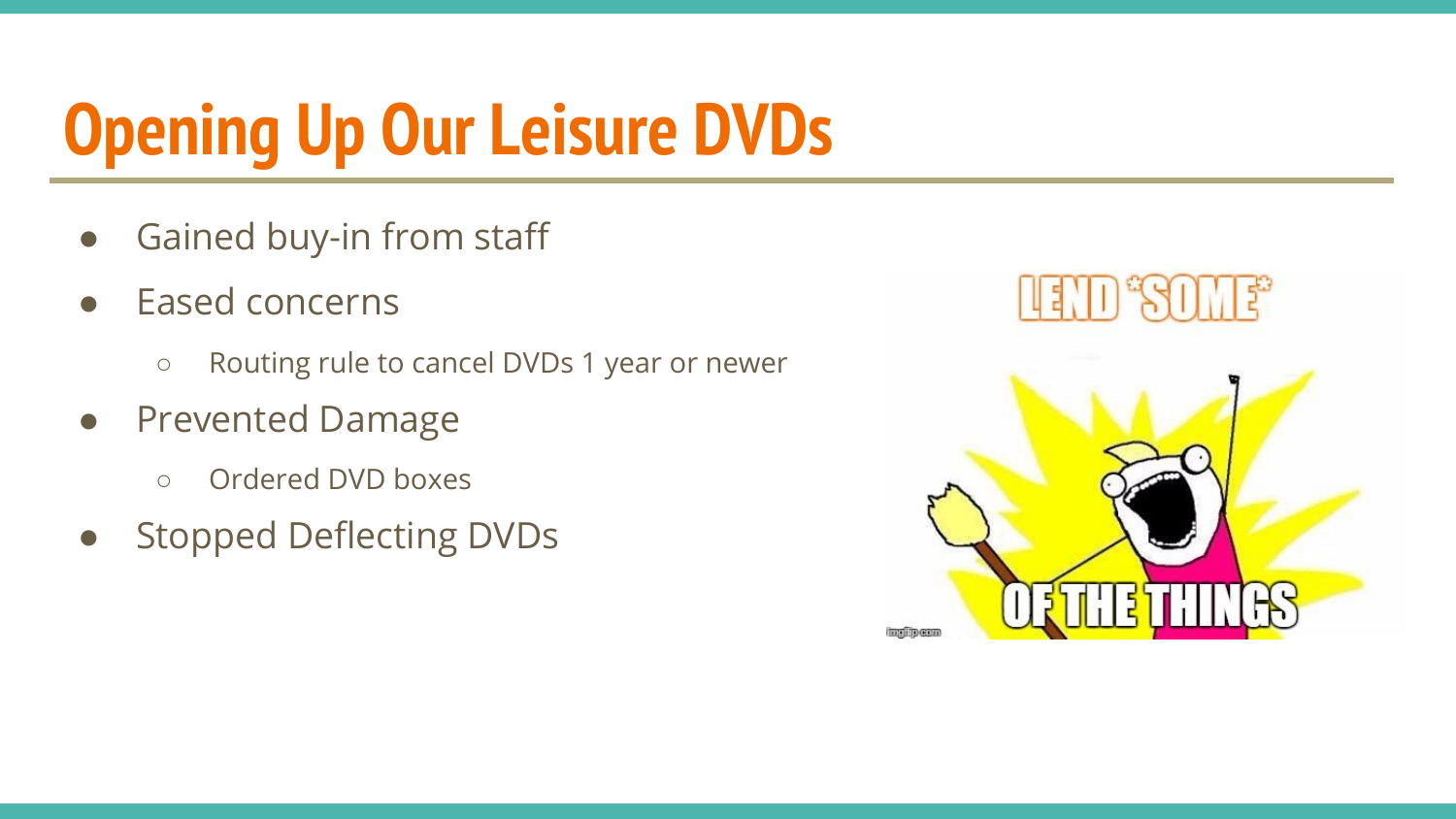#### **...Still Problematic DVD Lending Policy**

- Started receiving "academic" DVD requests
	- Required manual cancellation
- Why we were cancelling academic DVDs?
	- Cost
	- Used for classes
	- Not as easily accessible from other sources

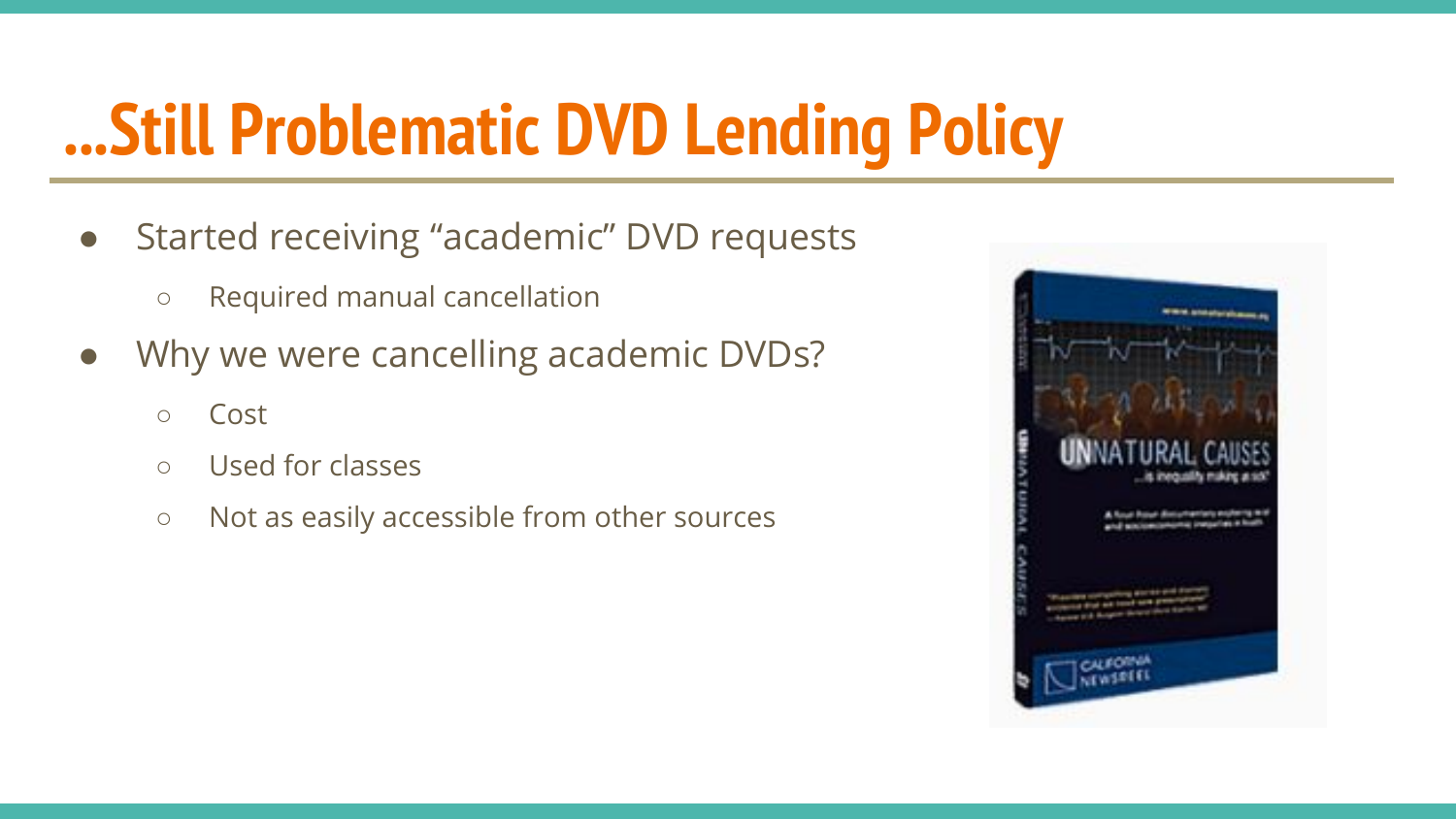### **Opening Up Our Academic DVDs**

- Began lending on case-by-case basis
	- Circ stats
	- Items not regularly on reserve
	- Availability: can we easily replace?
- Conditionalized lending requests:
	- Cost
		- Full replacement charges for items more than standard replacement
	- Return shipping requirements
		- Trackable shipping method required



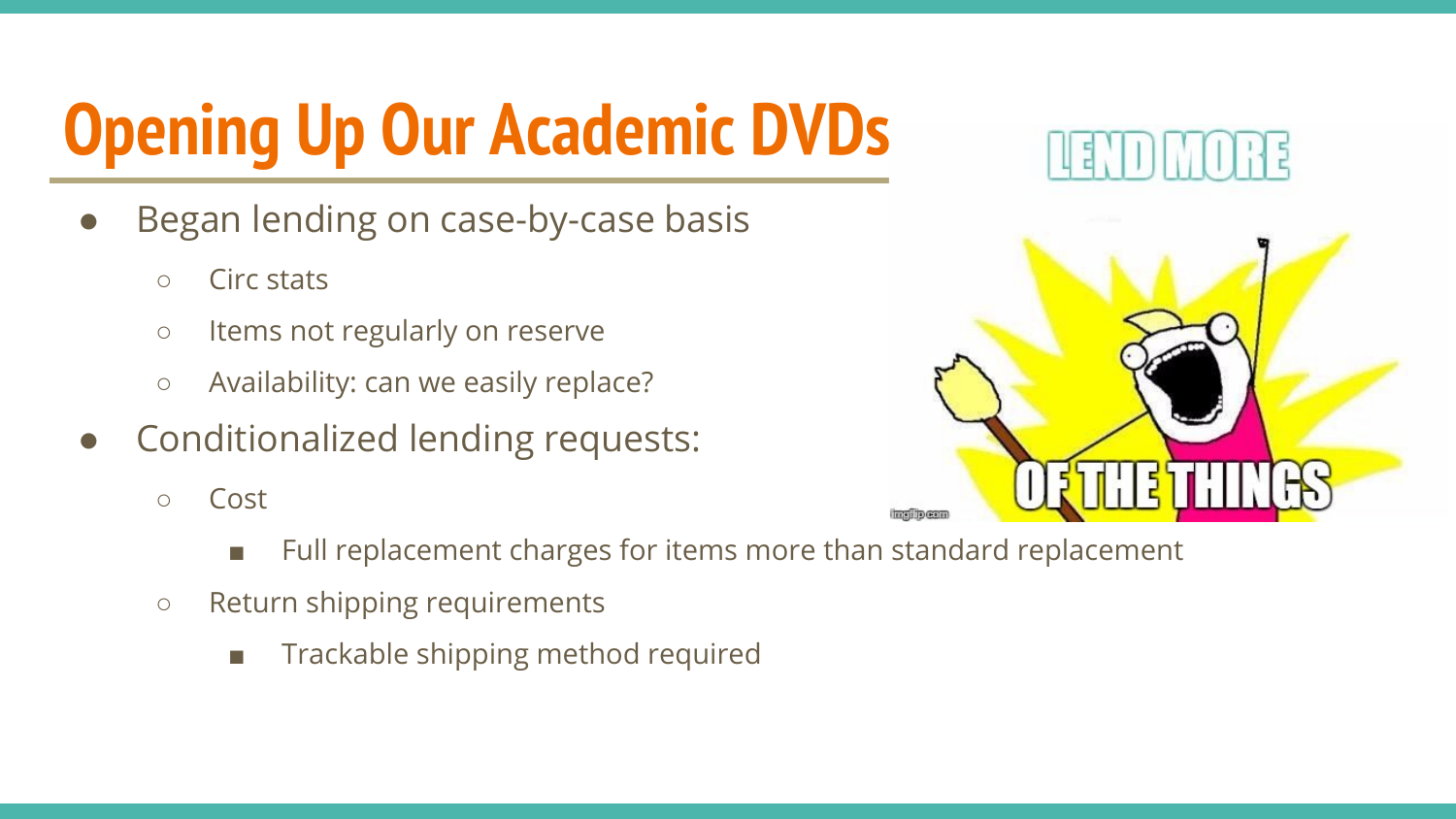#### **Problematic Textbook Lending Policy**

- **Textbook Cancellations** 
	- List of textbooks from bookstore, used addon, cancelled requests for those items
	- Cancelled items that looked like textbooks or came with discs or online codes
- Why weren't we lending?
	- Highly expensive items
	- Larger items
		- More likely to be damaged in transit
	- "Our patrons first" mentality
		- Some items never used
- Inconsistent cancellations
- Some libraries lend items we wouldn't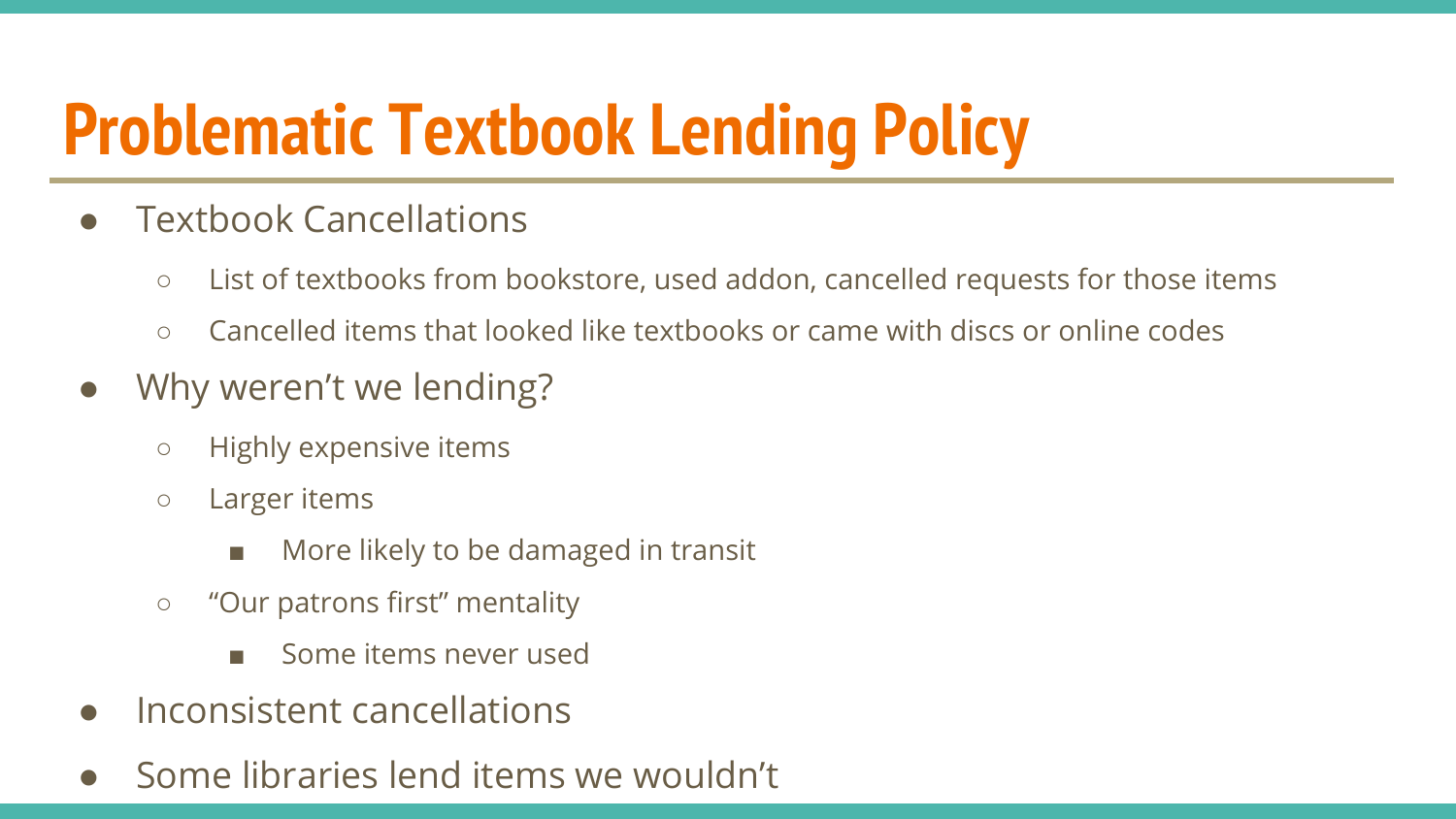#### **New Lending Textbooks Procedure**

- Effort to be better lenders and other libraries' patrons
- What even is a textbook??
	- Item on textbook list
	- Judgment call
- Leave for Alicia
	- Criteria
- Return shipment requirements
	- Trackable shipment
	- Conditional

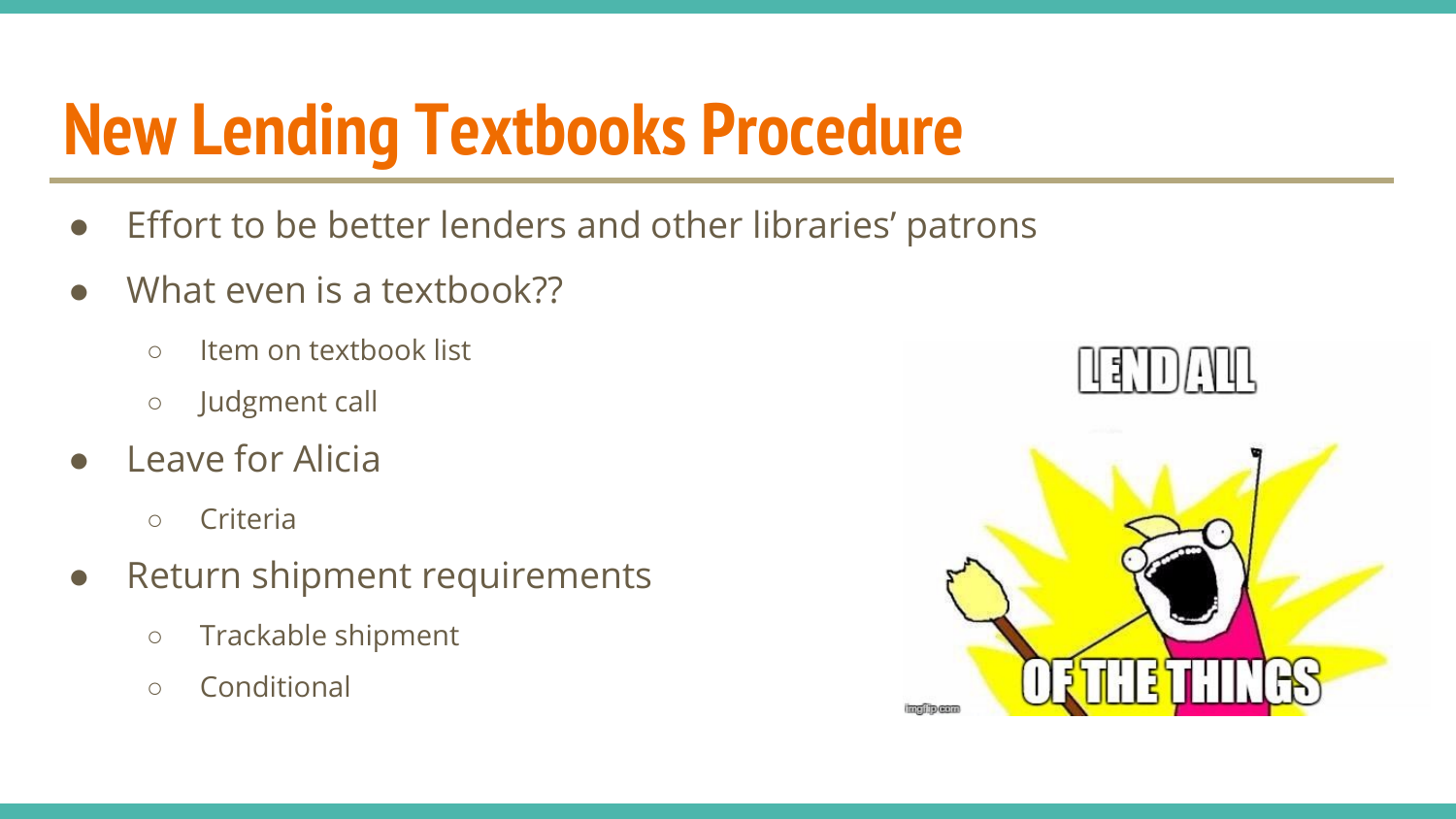### **Lending Criteria**

| Criteria:                  | <b>Questions:</b>                               |                                                       |
|----------------------------|-------------------------------------------------|-------------------------------------------------------|
| <b>Textbook List</b>       | Is it currently being used for a class?         |                                                       |
| <b>Circulation History</b> | How many times was it used?                     | When was the last check out?                          |
| <b>Date Published</b>      | How new is it?                                  |                                                       |
| Cost                       | How much would it be to replace? Over<br>\$100? | Significantly more than<br>standard replacement cost? |
| <b>Ease of Replacement</b> | Could we easily buy another copy?               | Is it still available for purchase?                   |
| <b>Destination</b>         | Local? National? International?                 | ELD courier? Mail?                                    |
| <b>Other Lenders</b>       | Do other libraries have this available?         | What place are we in string?                          |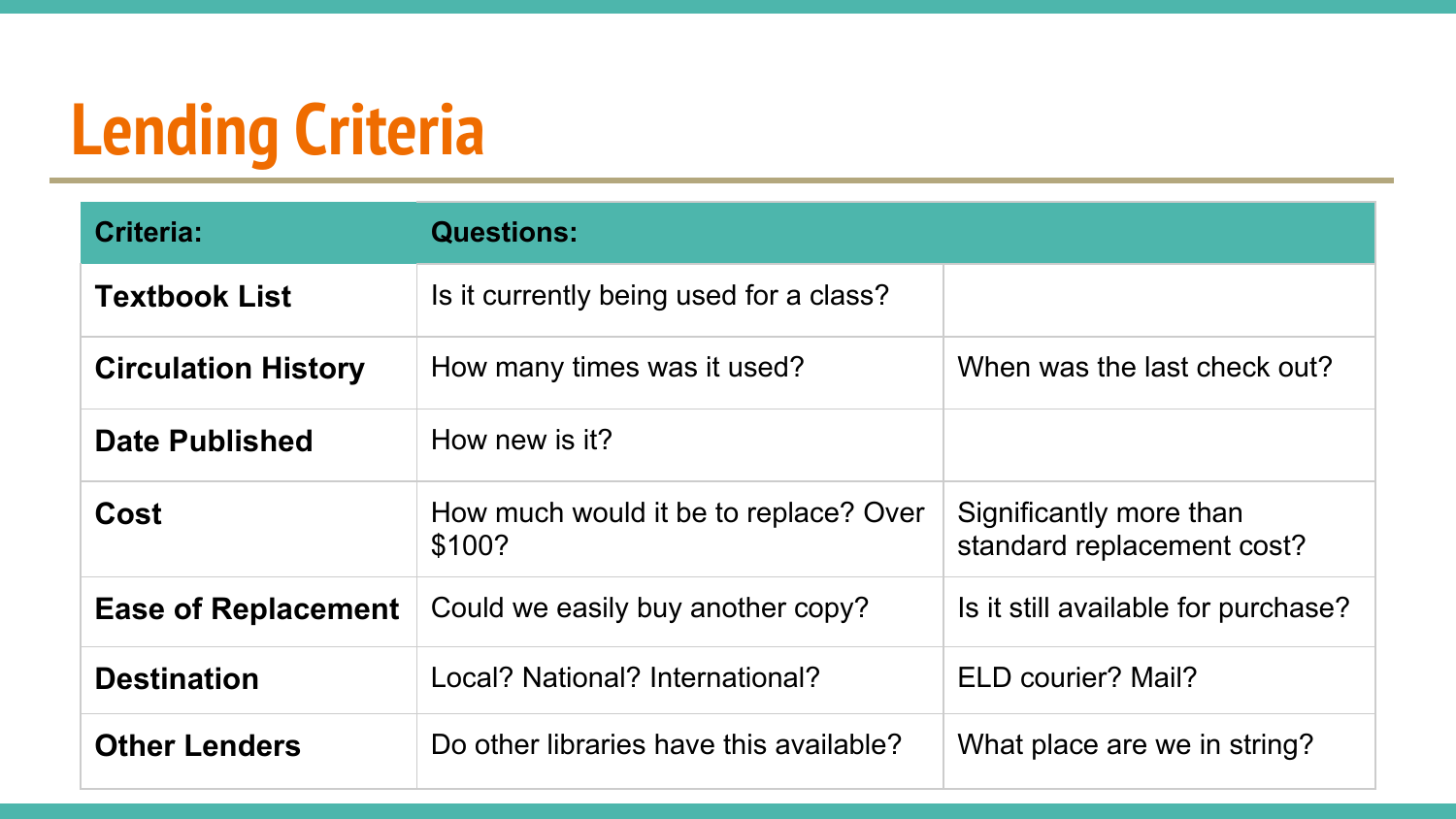### **Lending Cancellation Stats for Fiscal Year 17**

Fiscal Year 16 17

**Lending Cancellations 16-17** 

- 3790 loan requests
- 1771 cancelled
	- 629 Non-circulating
	- 710 Checked out
	- $\circ$  245 Too new
	- 199 Other
- Non-circulating
	- 276 Main Collection
	- 203 Curriculum Center
	- 77 Reserve
	- 35 Reference
	- 4 Archives

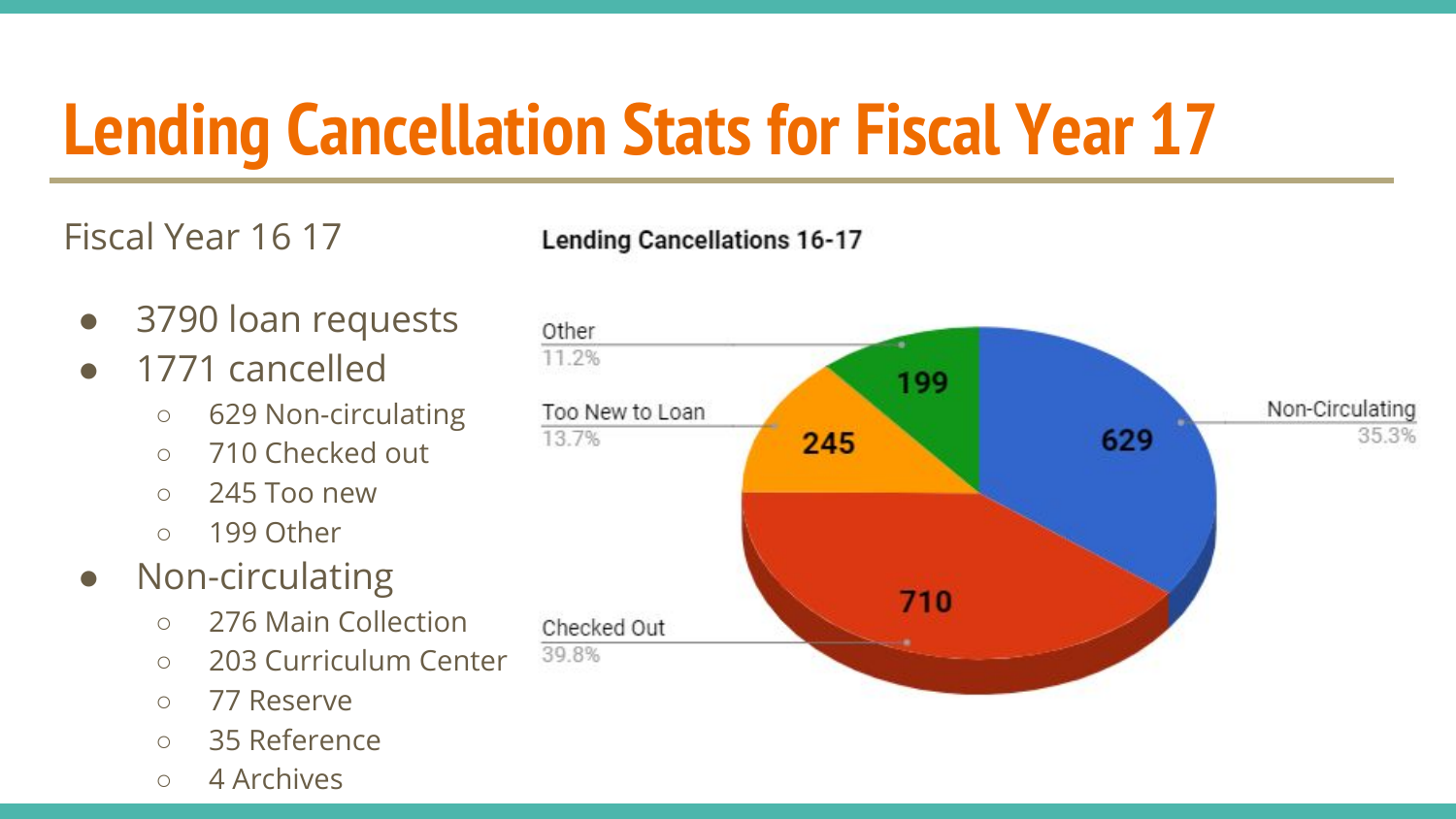#### **Decreasing Cancellations**

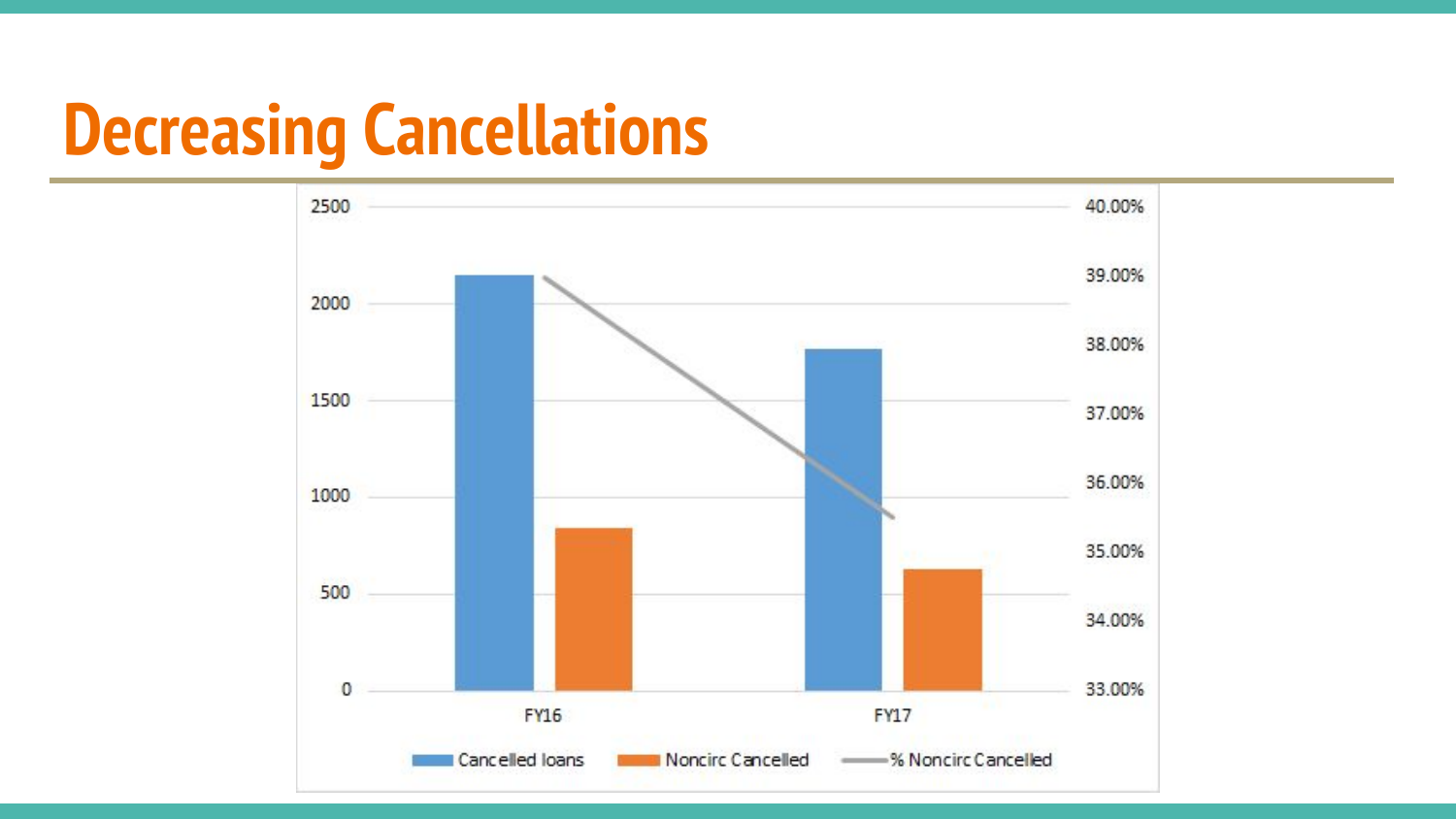#### **Problematic Textbook Borrowing Policy**

- Cancelling anything on bookstore's textbook list
	- No ISBN in request--means that it slips through and we borrow
		- Some requests are filled, some are cancelled
	- No distinction between required reading and suggested/supplemental reading
		- Had to manually decide
		- "Suggested" or actually required?
	- What if patron requests a required text from another program? Should they be penalized?
		- Takes time to try and figure this out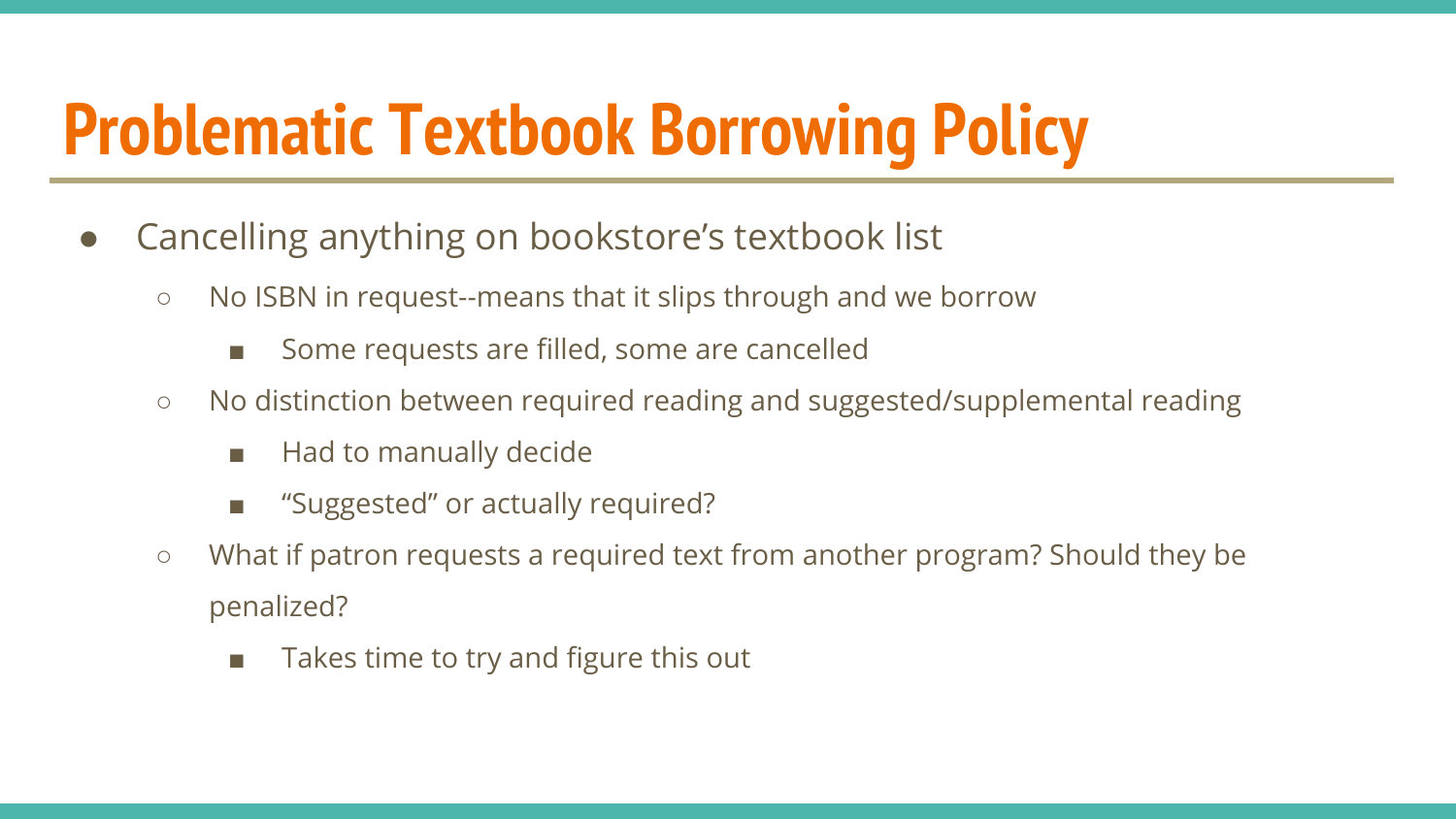#### **Problematic Textbook Borrowing Policy**

- Started lending more textbook items
	- Do we lend textbooks to others but not borrow for our patrons?

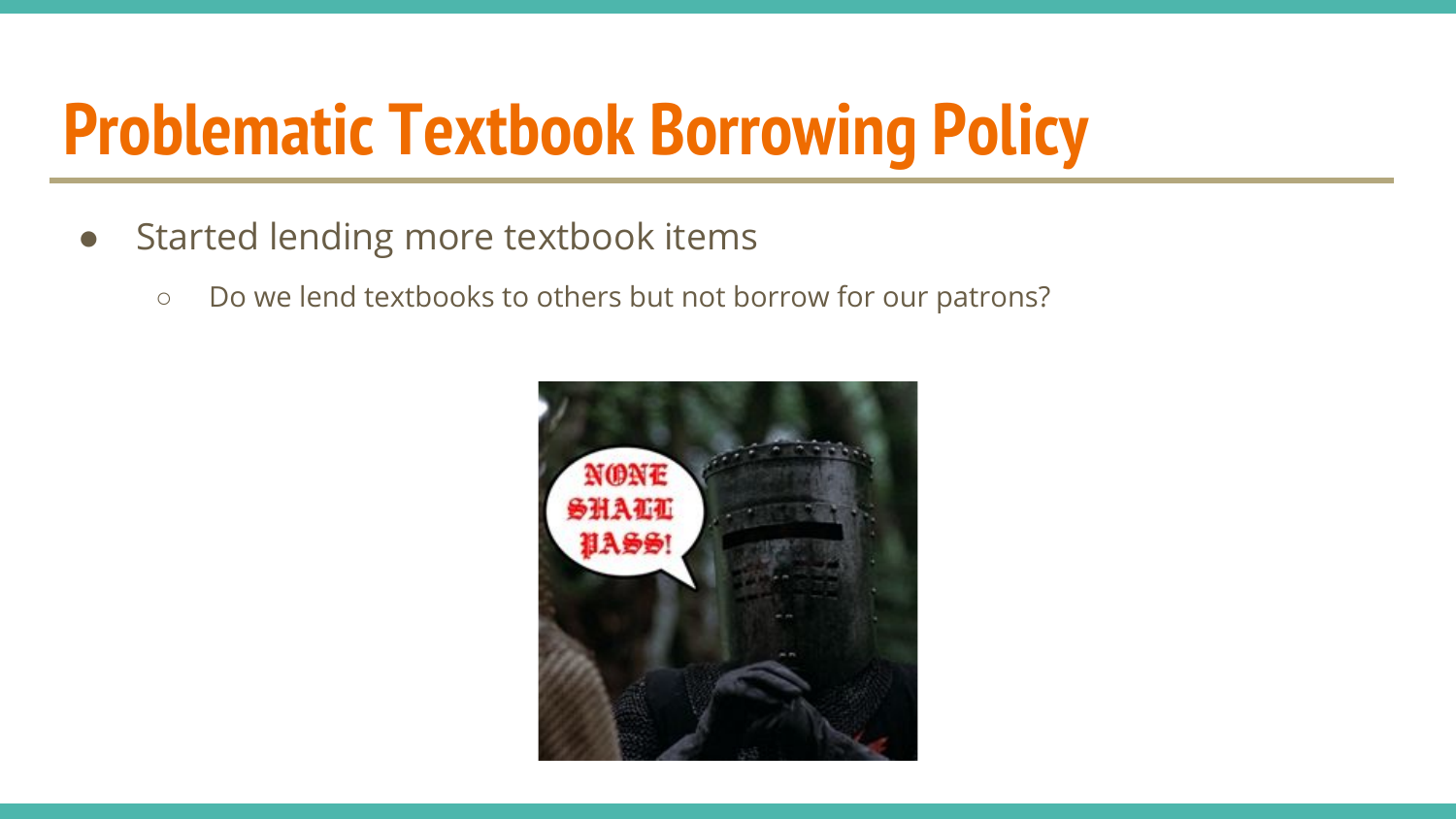#### **Concerns with Borrowing Textbooks**

- Can we fill all requests?
	- Many libraries don't lend
- Can we meet demand?
	- What if entire class requests instead of purchases?
- Patrons might want item for entire semester

- ...We won't know unless we try!
	- Didn't advertise

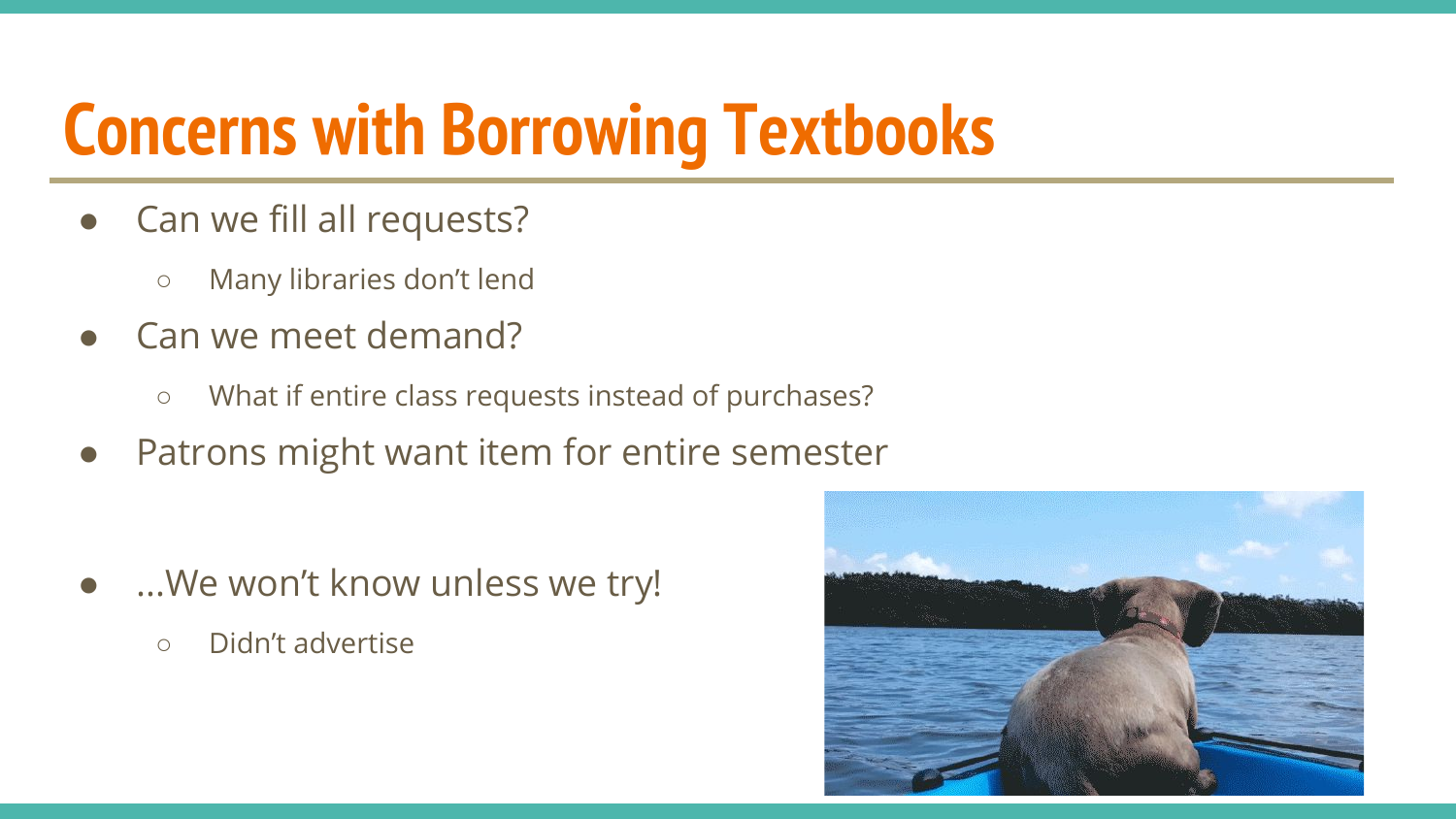#### **New Borrowing Procedures**

- Spring 2017
- Borrowing unowned and unavailable textbooks from other libraries
	- Traditional textbook items, on bookstore list or not
		- Textbook email as we send out request
			- Item may take longer to borrow
			- May not be able to keep entire semester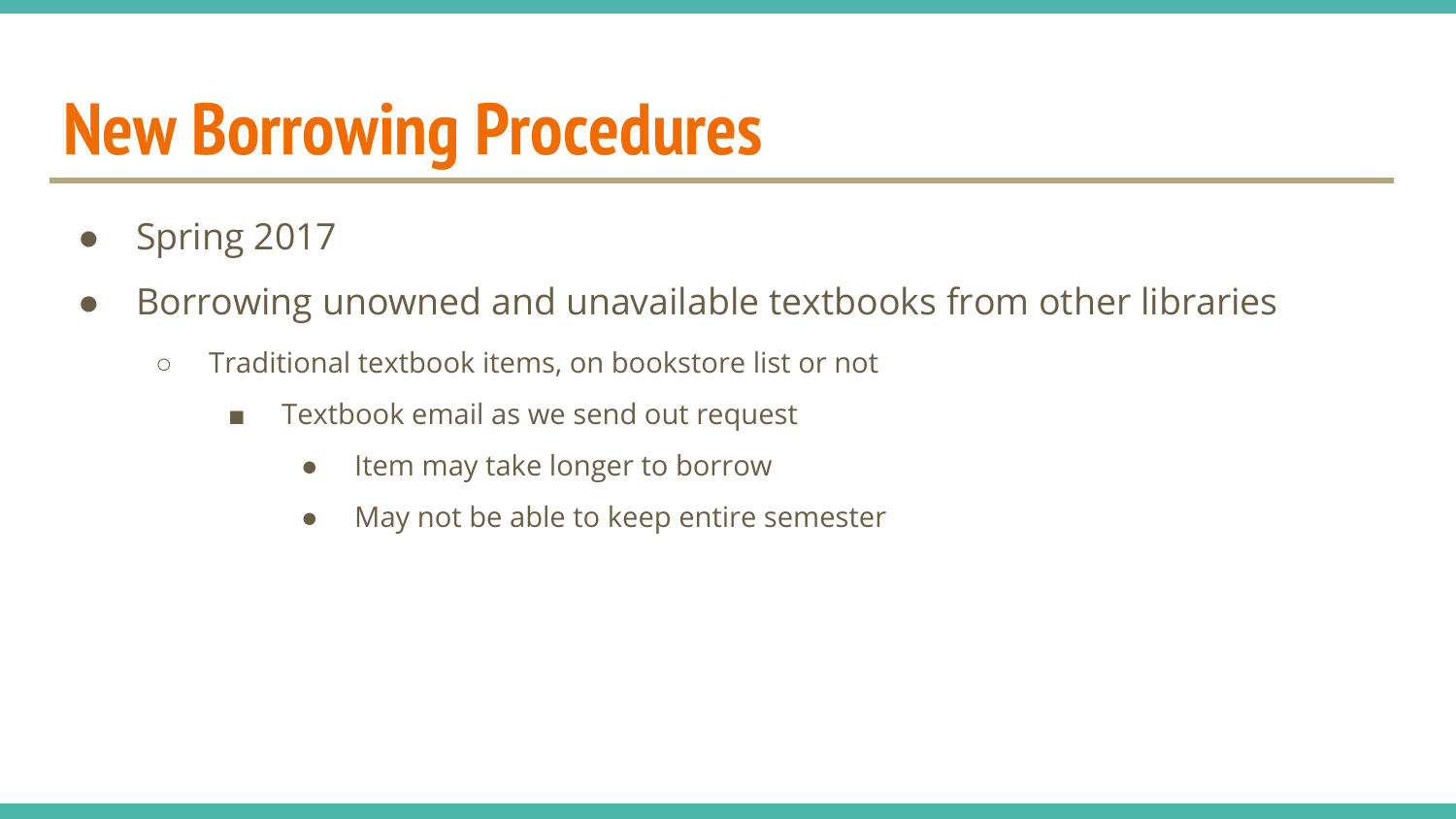To:  $Cc:$ Subject:

Interlibrary Loan Feedback on your ILL Request (Request # 1

Dear

The item you requested is considered to be a textbook. While we will try to obtain this item for you, please note that textbooks may be difficult to obtain through interlibrary loan. You will get updates on the status of your request while we try to find a library that will lend a copy. If we are able to obtain a copy, you will not be able to keep it for the entire semester. Please keep this in mind while you plan for your coursework.

The item you requested is:

Title: Author:

**ILL TN#** 

If you have any questions, please feel free to respond to this email!

If you'd like assistance with locating similar resources please visit the Research Help Desk at Lavery Library.

How can we make your Interlibrary Loan experience even better? Please share your feedback here: https://goo.gl/Ah5FsC

Thank you! Interlibrary Loan Staff **Access Services** Lavery Library St. John Fisher College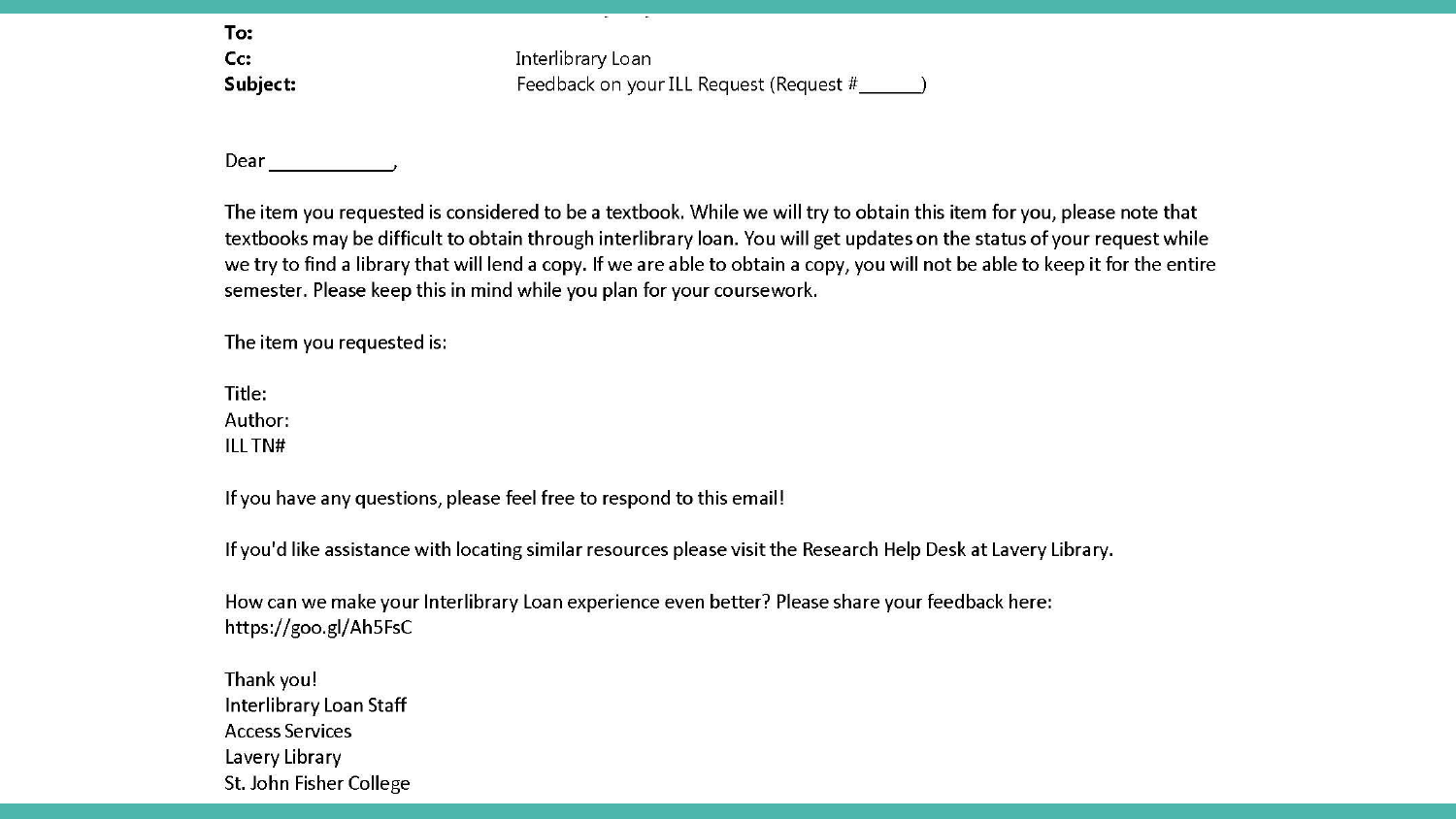#### **New Borrowing Procedures**

- Textbooks that are owned by our library
	- Collaborate with Circulation department
		- All owned textbooks on same day reserve (using textbook list from bookstore)
			- Just required textbooks, not supplemental reading
	- IDS Logic
		- Routes requests for reserve items we own to special queue
			- Owned at Lavery email
		- Also helps with lending
			- Items on reserve are cancelled by logic--not holding up your requests!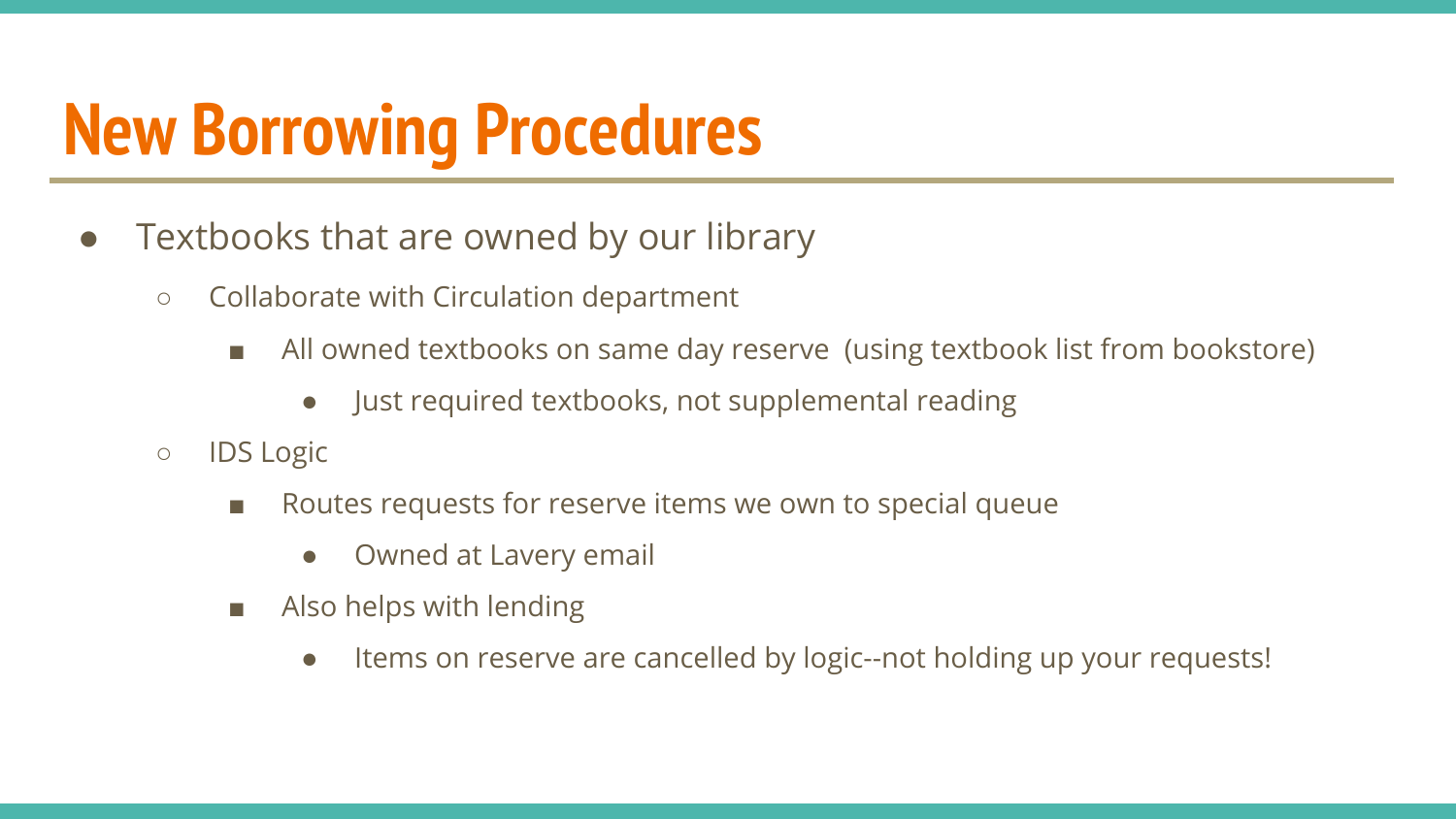To:  $Cc:$ Subject:

Interlibrary Loan Your Interlibrary Loan Request (Request #\_\_\_\_\_\_\_\_)

Dear .

The item you requested:

Title: Author:

is owned at Lavery Library. It is available (INSERT LOCATION/TIME, RESTRICTIONS ON USAGE, ETC. HERE).

We will (HAVE LIBRARIAN CONTACT YOU, INVESTIGATE AVAILABILITY, ETC.)

Please do not hesitate to contact us if you have any questions or concerns!

How can we make your Interlibrary Loan experience even better? Please share your feedback here: https://goo.gl/Ah5FsC

Thank you! Interlibrary Loan Staff **Access Services** Lavery Library St. John Fisher College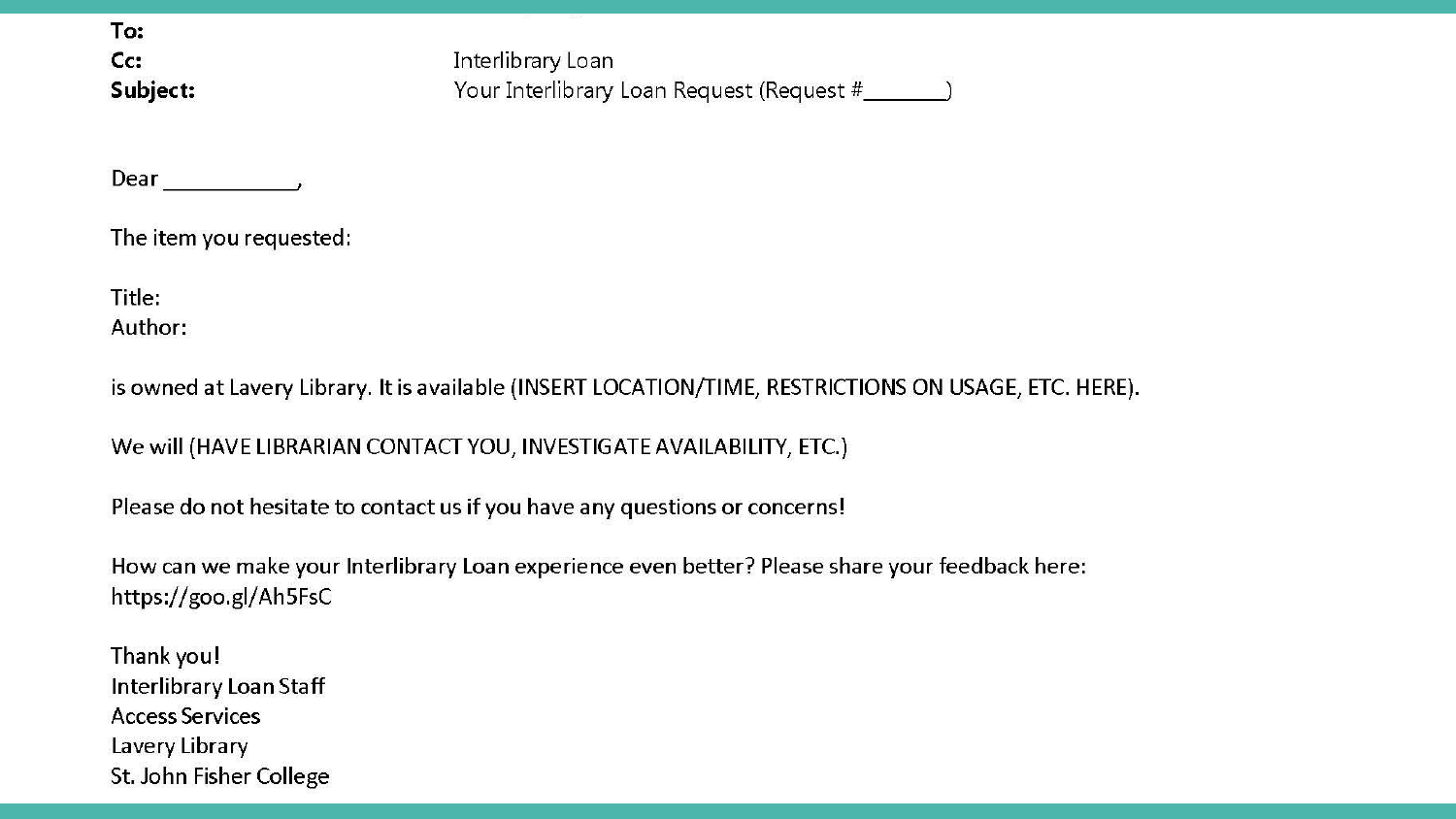#### **Borrowing stats: Were our cancellations justified?**

- FY16, FY17: 14% of borrowing loan cancellations were due to our textbook policy\*
	- Last cancellation was in January
- FY17: Out of 96 cancelled, only 2 looked like a traditional textbook

\*On *our* textbook list, not yours!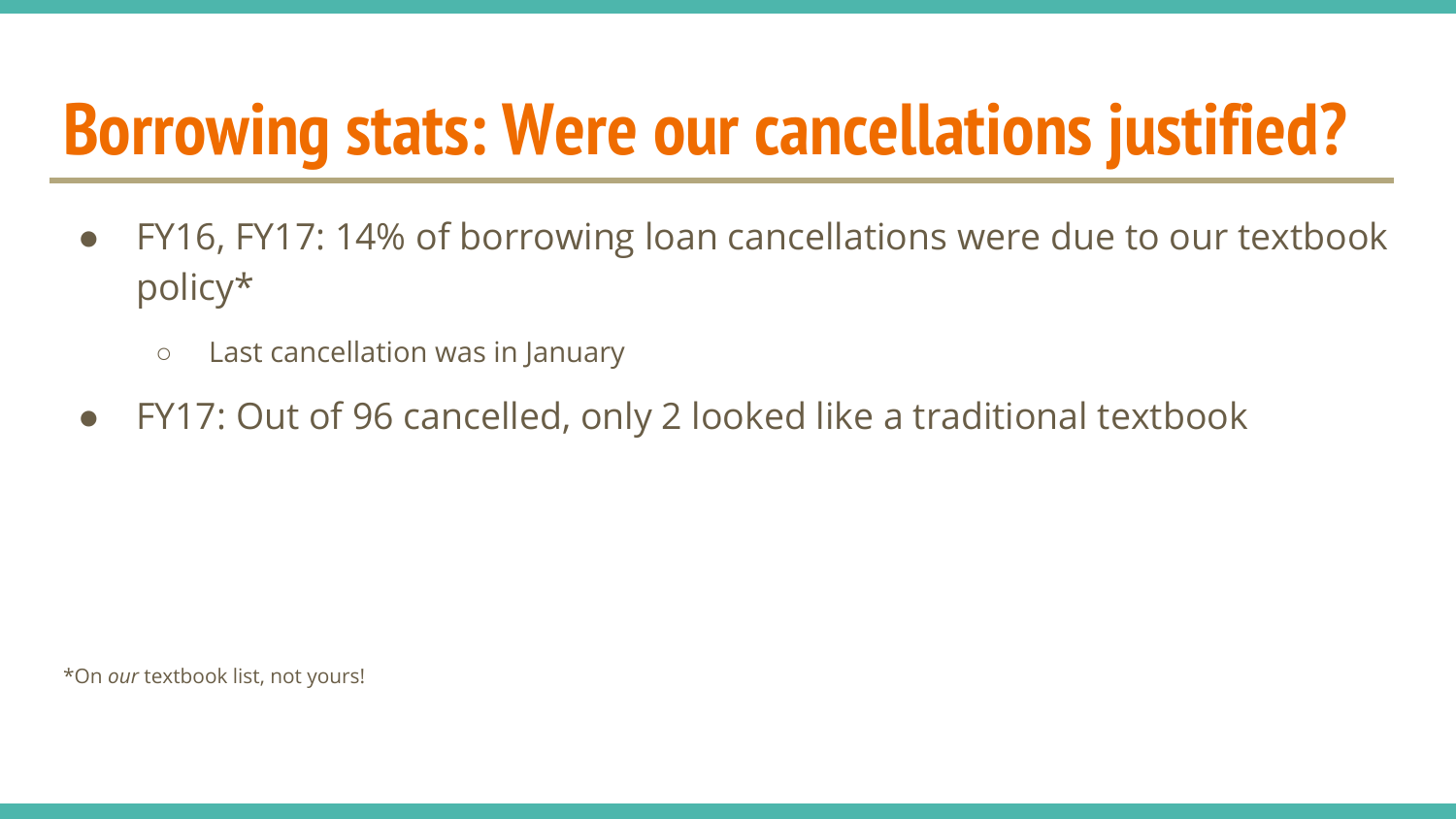# **Filled 100% of "Textbook Requests" since February.**

**Granted, there were only 7!**

**2 were filled in within IDS Project and took an average of 3.5 days to obtain. Those filled outside the Project took an average of 8 days.**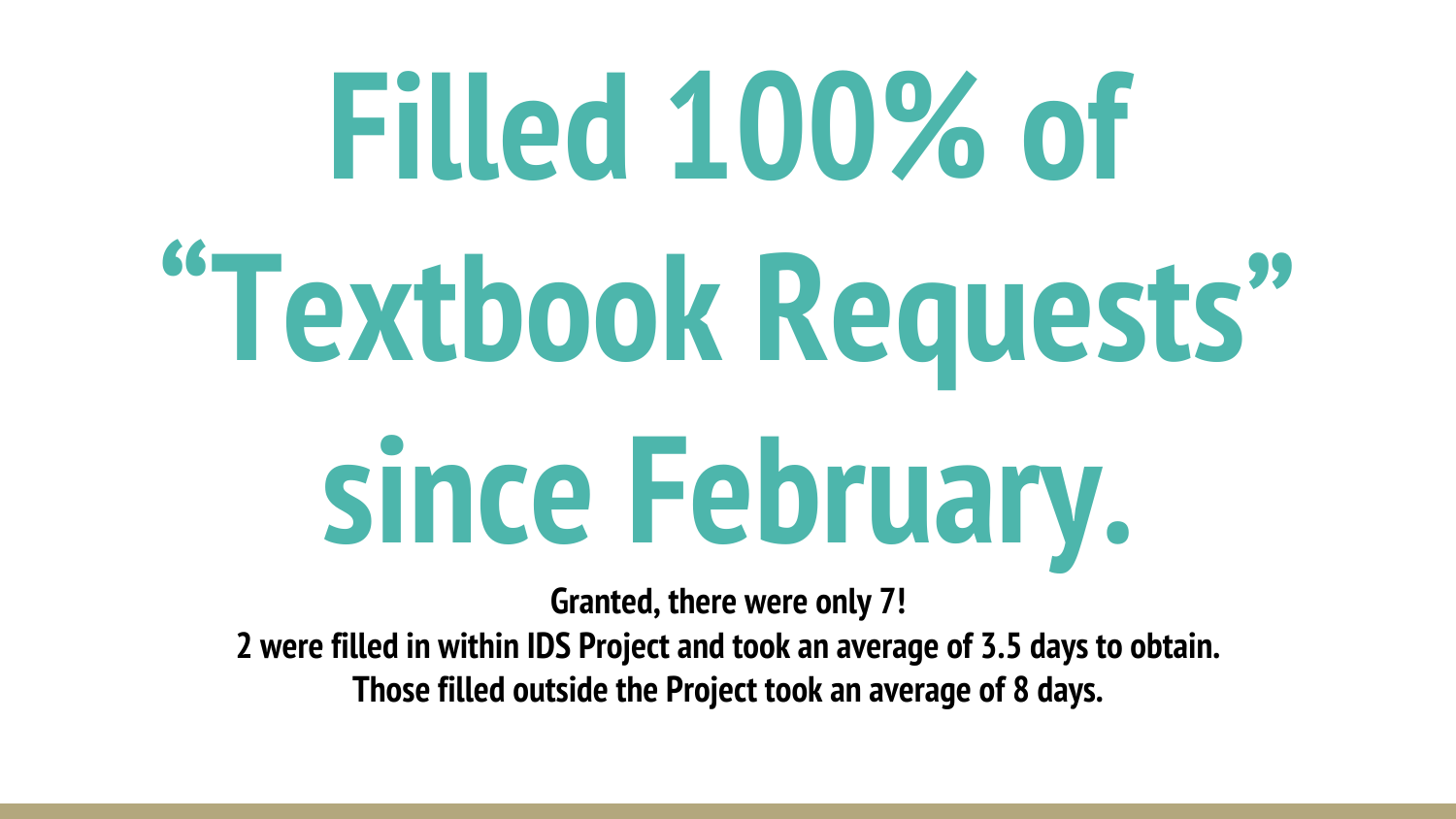#### **Current and Future Developments**

- New plastic DVD cases
	- For shipments through courier
- Lending DVDs 3 months or older
	- Matches normal new book lending policy
- Buying required texts/textbooks in future?
	- Formalizing policy
		- At what point do we borrow v. buy?
			- If certain number of people request, do we then buy our own copy?
	- Diverting budget
- What can we lend next?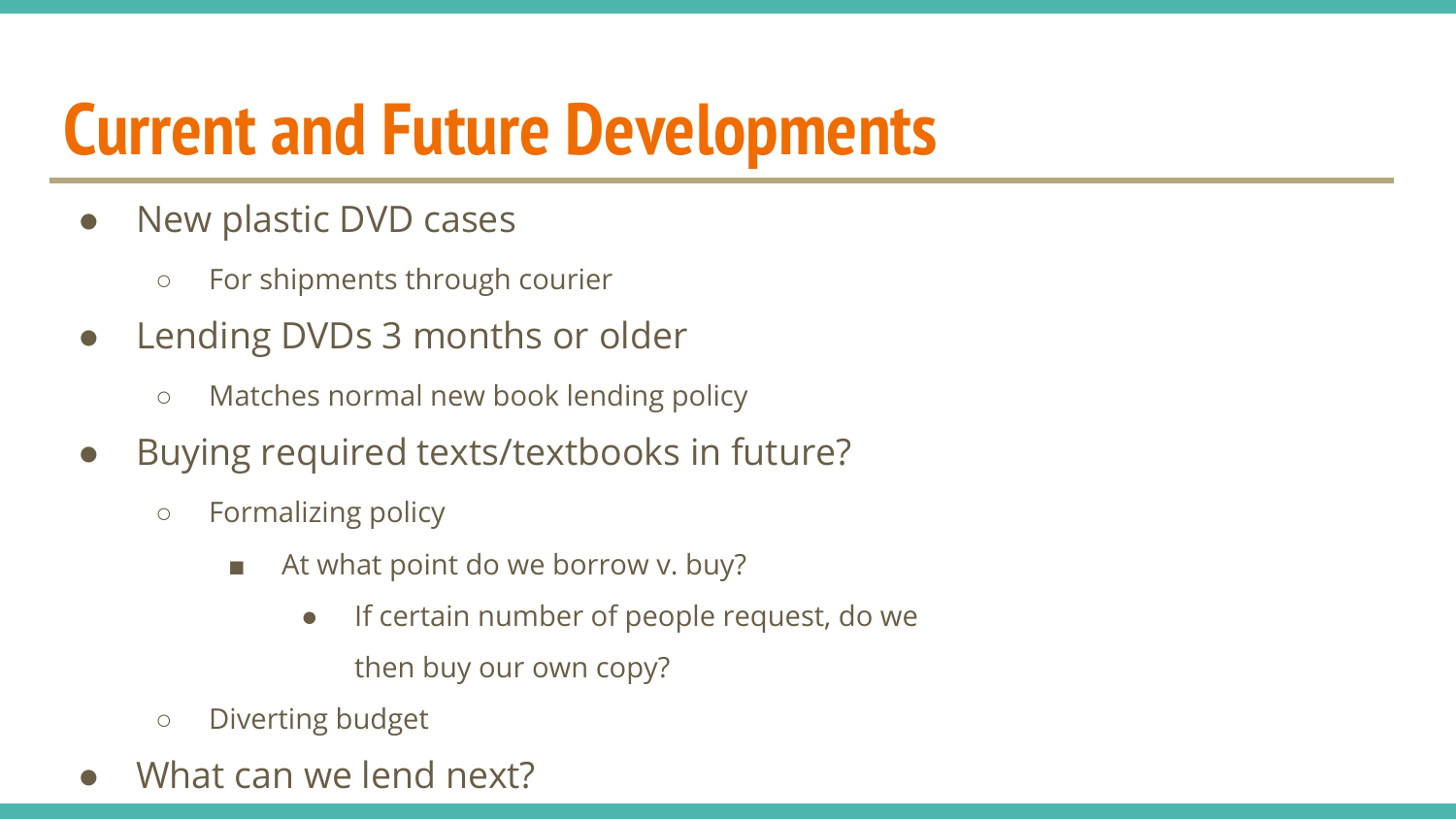### **Lending More, Borrowing More: The Benefits**

- Align with best practices: lend what you borrow
- Better service for our patrons and yours
- Shared understanding among library departments
- Increased usage of collections
- Encourages others to share more
	- Decreases turnaround time



(A la Tom Bruno's 2014 IDS Project Conference Keynote Address)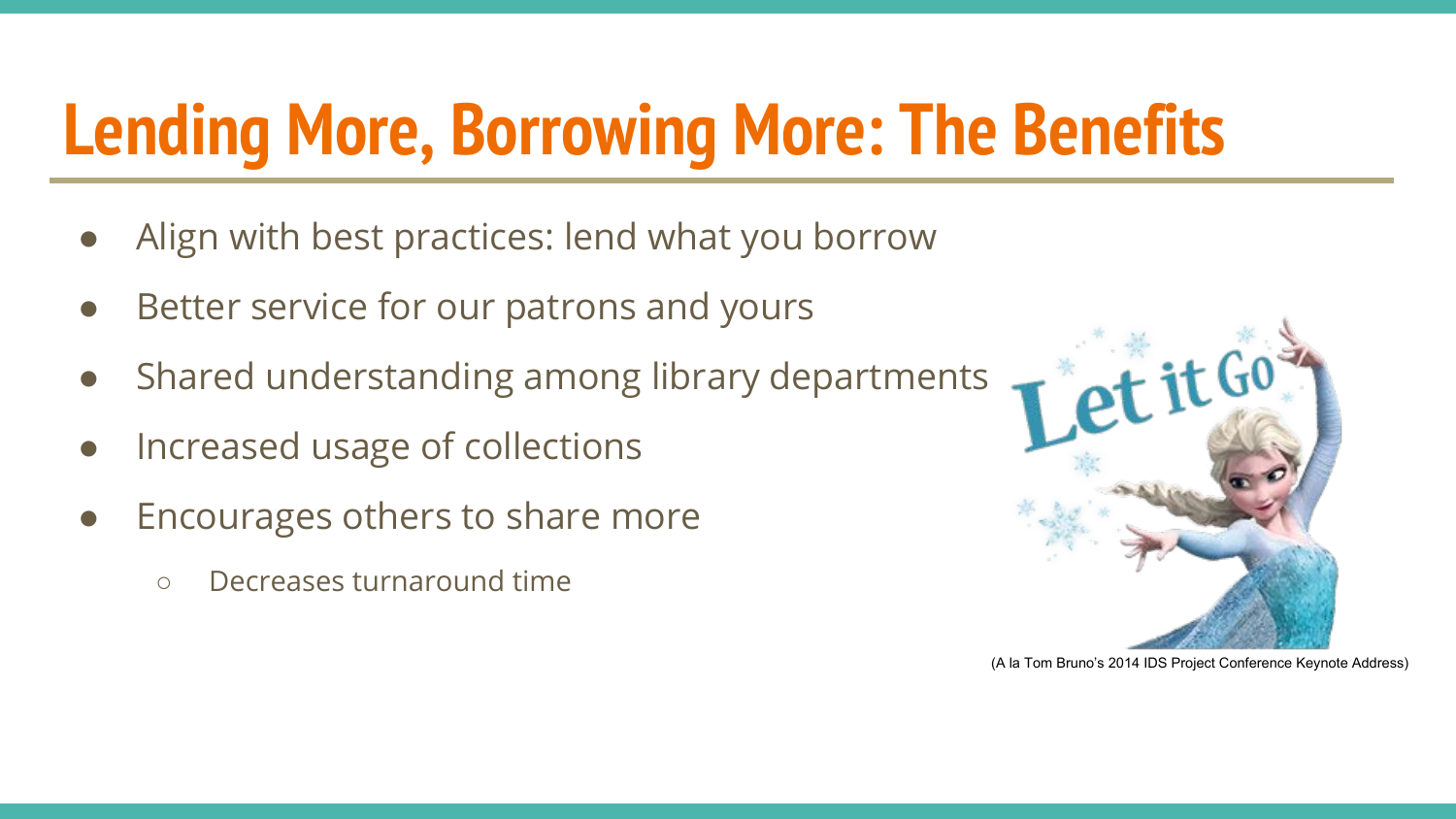

#### **Alicia Marrese:** amarrese@sjfc.edu

#### **Kourtney Blackburn:** kblackburn@sjfc.edu

Lavery Library, St. John Fisher College